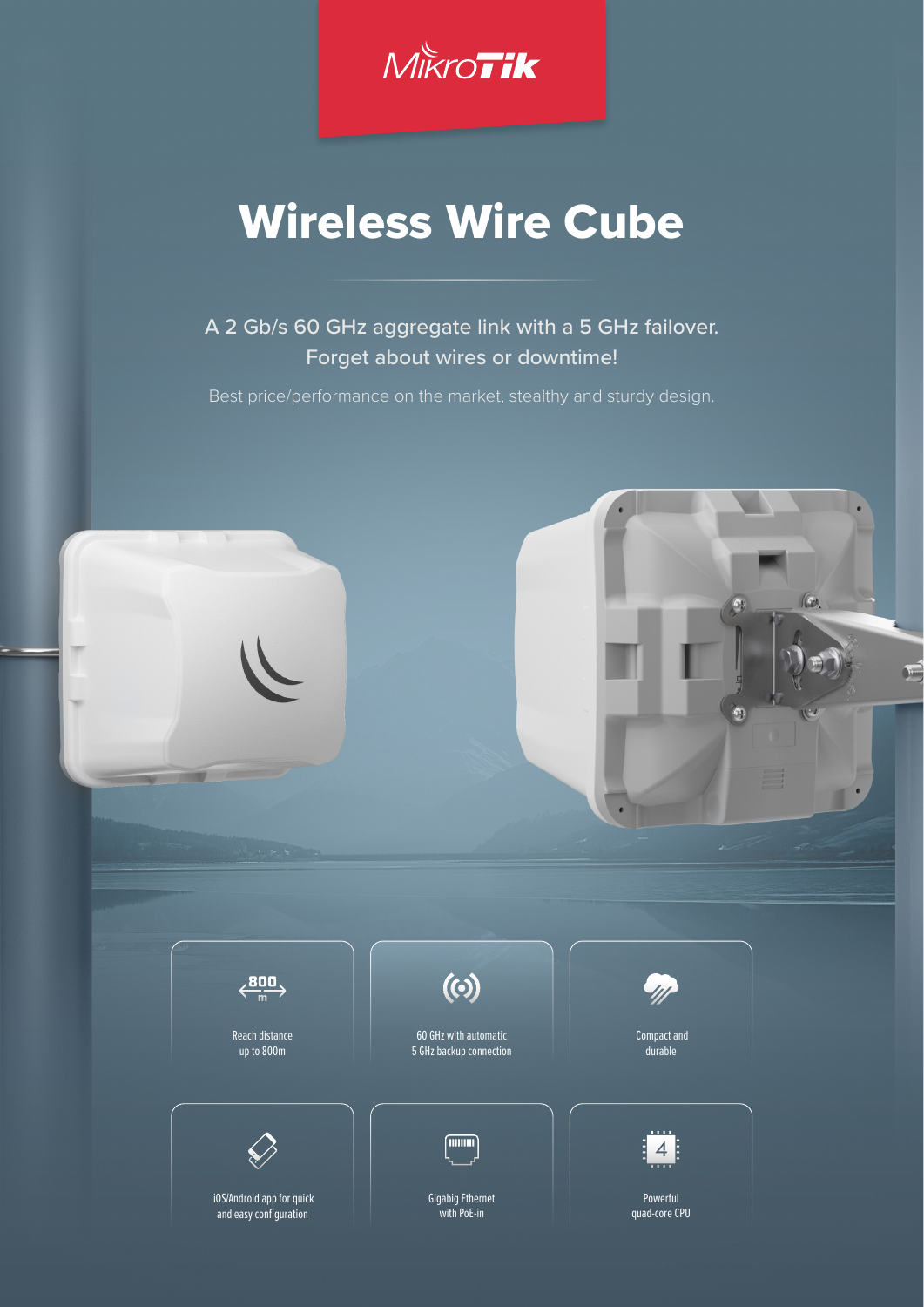If you are managing networks in a large, busy area (like a park or a stadium), then you have probably experienced all kinds of problems – massive interference, signal loss during bad weather, etc. And laying wires everywhere can be clumsy and expensive, sometimes even impossible. Finally, there is a simple, secure and extremely cost-effective solution: **the Wireless Wire Cube.**

It is a kit of two pre-paired devices that form a blazing fast AES encrypted wireless connection. Pure plug-and-play: just point the Cubes at one another and power them on!

The 60 GHz frequency is unaffected by the crowded wireless spectrum, it offers high speed and capacity. Traditional 60 GHz devices, however, can have limited connectivity during bad weather. But not the **Wireless Wire Cube!** It features an automatic 5 GHz backup connection, so you don't have to worry about any downtime. **No need for additional configuration - the 5 GHz backup connection works out-of-the-box! The Cube will take care of your connection at all times.** 





It can easily cover a distance of 800 meters and reach fiber-like speed. The Сube form-factor has been designed with function and durability in mind. And it attracts less unwanted attention due to its size and shape. The box includes two Cube 60G ac devices that are already paired together, power supplies, PoE injectors and mounting kits for both devices.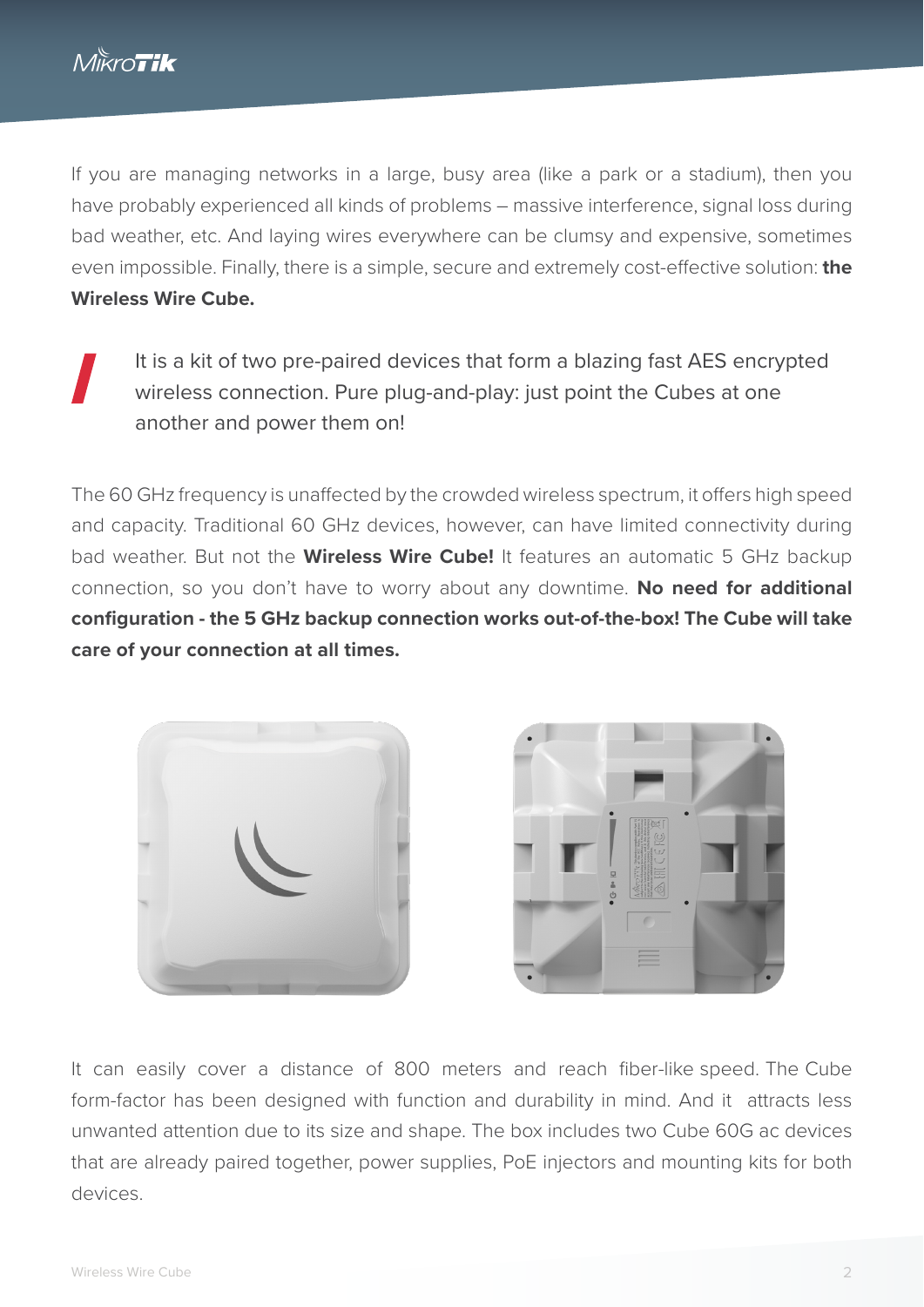

## **Specifications**

| Product code                | CubeG-5ac60adpair                  |
|-----------------------------|------------------------------------|
| <b>CPU</b>                  | 4 core IPQ-4019 716 MHz            |
| Size of RAM                 | 256 MB                             |
| Storage                     | 16 MB flash                        |
| Number of 1G Ethernet ports |                                    |
| Wireless                    | 5 GHz 802.11a/n/ac                 |
| <b>Wireless Chains</b>      |                                    |
| WiGig chipset               | QCA6335                            |
| WiGig antenna module        | WLQ14QDKR00                        |
| Supported protocol          | 802.11ad                           |
| Max EIRP (dBm)              | 40                                 |
| Dimensions                  | $130 \times 130 \times 132$ mm     |
| Operating temparature       | -40 $^{\circ}$ C to +70 $^{\circ}$ |
| Operating system            | RouterOS, License level 3          |

## **Certification & Approvals**

Certification CE, FCC, IC